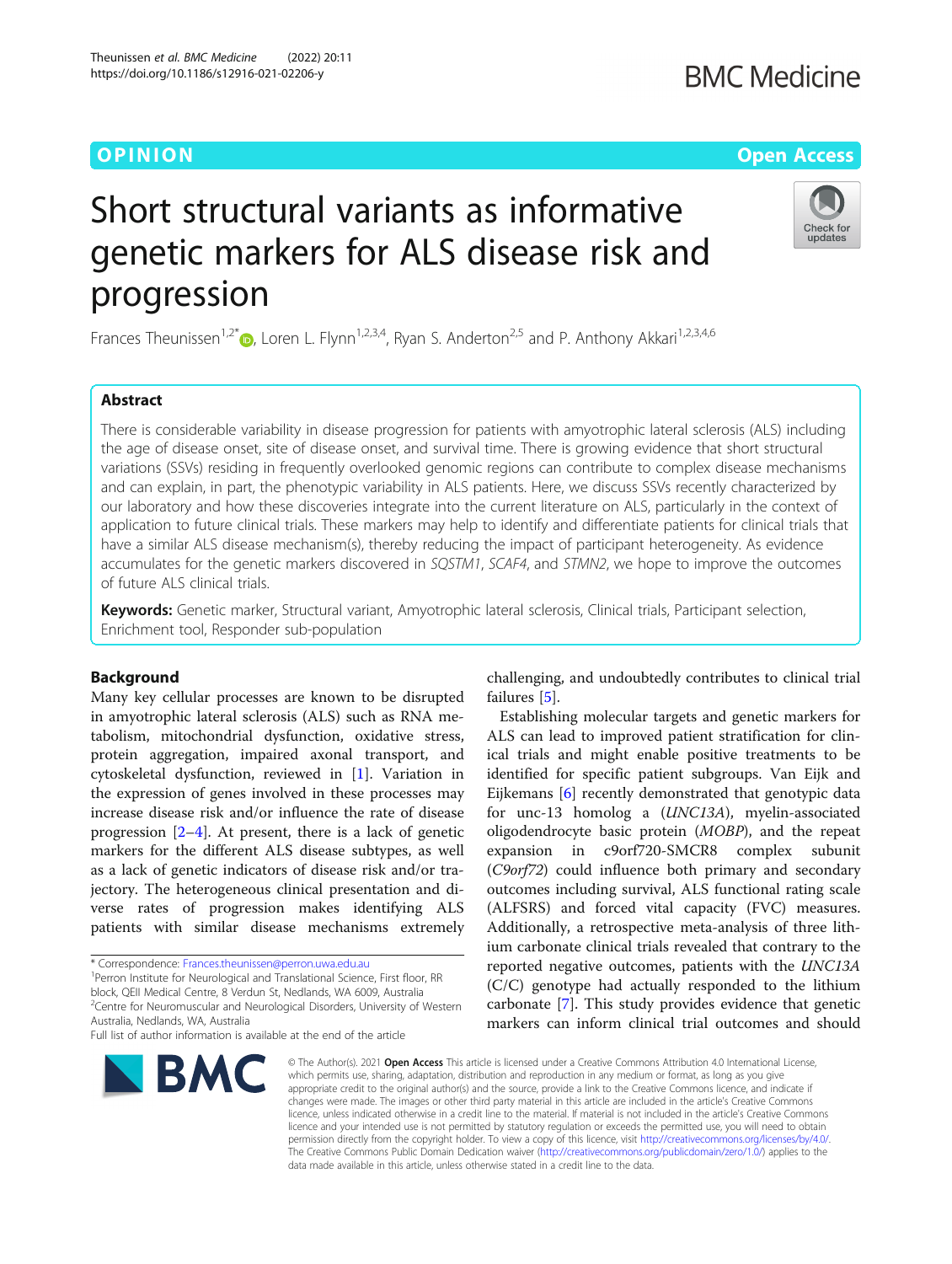be incorporated into clinical trial design. Intuitively, genetic regions that are highly variable, known as structural variants (SVs), will likely be more informative as genetic markers than single nucleotide polymorphisms (SNP), due to a larger number of potential genotypes [[8\]](#page-5-0). These variable regions of the genome have been predominantly under-characterized [\[9](#page-5-0), [10](#page-5-0)]; however, the scientific community is beginning to appreciate the need to investigate polymorphic loci as potential disease modifying regions.

Structural variants (SVs) have typically been defined as insertions, deletions, inversions, and microsatellites that can be repeated hundreds of times within the genome that are greater than  $1 \text{ kb}$  in length  $[11]$  $[11]$ . Short structural variants (SSVs) have been predominately overlooked in the context of ALS and encompass that same class of variants as the classical definition (e.g., short tandem repeat, microsatellite, insertion/deletion, inversion, polynucleotide repeat) but are much shorter in size, typically < 50 bp in length [[12\]](#page-5-0). Approximately 4 million SSVs exist within the human genome and have been previously described [[13,](#page-5-0) [14\]](#page-5-0). It is possible that some of the "missing heritability" in ALS could be explained by more common SSVs with small effect sizes that have not yet been identified [\[13](#page-5-0), [15](#page-5-0)]. Importantly, changes in the size and composition of both SV/SSVs can have a significant impact on the binding of regulatory elements that modulate RNA processing and gene expression [\[16](#page-5-0)]. SSVs have been implicated in many complex diseases, including ALS and other neurodegenerative diseases [[17\]](#page-5-0), such as Parkinson's and Alzheimer's disease [[18](#page-5-0)– [20\]](#page-5-0). The ability of SSVs to alter gene expression is dependent on their location within and around the gene or intergenic region, with their effects occurring via several mechanisms including the following: influencing the binding of regulatory elements, mRNA splicing and processing, genome folding and higher order structure, and translation. This may differentiate mechanisms of disease pathogenesis, including risk of disease, risk for a specific phenotype, symptom presentation, disease course, and response to treatment, between individuals [[21\]](#page-5-0).

Recent in silico mapping of known ALS-linked genes has predicted a number of as yet unresolved short tandem repeats within each of these genes, that are likely polymorphic, and could influence gene expression and contribute to disease risk for ALS [[15,](#page-5-0) [22](#page-5-0)]. Importantly, in the most recent ALS genome wide association study (GWAS) conducted by Van Rheenen and Van der Spek [[23\]](#page-5-0), 15 risk loci were identified, with 8 loci previously reported in GWAS studies [\[24](#page-5-0)–[26](#page-5-0)]. This GWAS study was unique; in addition to screening pathogenic rare burden variants, it also incorporated short tandem repeats, RNA-sequencing, and methylation datasets to prioritize causal genes within identified ALS risk loci.

Of note, a polymorphic tetra-nucleotide repeat downstream of ALS-linked gene NIMA-related kinase 1 (NEK1) was reported to be associated with increased ALS disease risk. The NEK1 SSV was in linkage disequilibrium with the top hit NEK1 SNP reported in this study and may help to further explain phenotypic variability and disease penetrance between patients carrying different *NEK1* mutations, particularly since the SNP alone could not reliably determine its contribution to ALS risk [\[23](#page-5-0)]. Furthermore, another recent study has investigated SVs in 6580 whole genome sequences (4315 ALS and 1880 controls) from the Project MinE cohort to determine genotype-phenotype correlations in known ALS genes. Al Khleifat, Iacoangeli [[27\]](#page-5-0) reported that structural variants in C9orf72 (repeat expansion), Valosin containing protein VCP (inversion) and erb-b2 receptor tyrosine kinase 4, ERBB4 (deletion) are variously associated with ALS disease risk and phenotype. The variant caller used in this study detected multiple classes of SVs, however, small inversions and insertion/deletions < 200 bp could not be analyzed by the Manta platform [\[27](#page-5-0)]. Further investigation into variants outside of the know ALS genes in addition to wet lab validation is required to gain a holistic understanding of the contribution of genetic variation to ALS risk and phenotype [[27](#page-5-0)].

In addition to contributing to disease risk, SSVs can also be an informative tool for clinical trial participant selection, as demonstrated in Alzheimer's disease, in the case of translocase of outer mitochondrial membrane 40  $(TOMM40)$  [\[28](#page-5-0)]. Although the age-of-onset distributions for Alzheimer's disease have been well-established since 1993 [[29](#page-5-0)], the basis of this distribution was only partially explained by the apolipoprotein E (APOE) genotype, suggesting that other genetic factors must contribute to age-of-onset for the disease [\[30\]](#page-5-0). In fact, the combination of the APOE genotype alongside the SSV genotype, a poly-T repeat in TOMM40, was subsequently shown to account for > 98% of the clinical age-of-onset distributions in the Caucasian population [[20,](#page-5-0) [28](#page-5-0)]. Combining these genotypes allowed the generation of the clinical age-of-onset risk algorithm [[31\]](#page-5-0) to be developed to inform participant selection for the TOMMORROW clinical trial [\[32\]](#page-5-0), with selection based on the genotype of individuals and their corresponding risk of disease/ageof-onset prediction. Evidently, this finding demonstrates that informative SSVs can be used as an enrichment tool for clinical trials, thus informing participant selection.

## Innovative approach for SSV discovery

In ALS, the clinical presentation can manifest differently in family members sharing the same ALS-linked variant (incomplete penetrance), suggesting multiple factors, including both genetic and non-genetic factors, can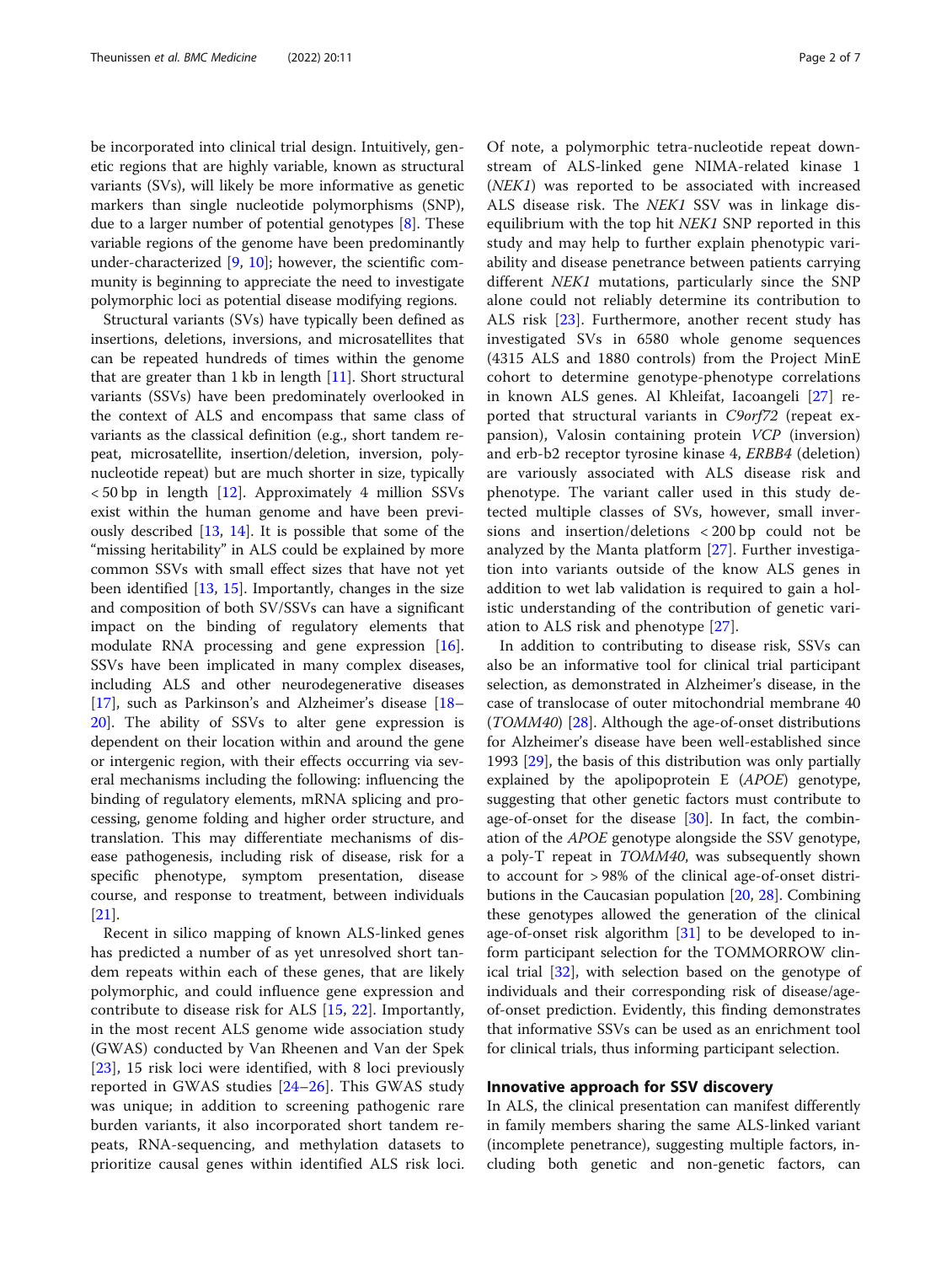contribute to the progression of the disease [[15](#page-5-0), [21,](#page-5-0) [33](#page-5-0)]. With this in mind, we have used an established structural variant evaluation system (dbSSV) [[22](#page-5-0)] to identify candidate SSVs within and around confirmed ALS loci [[15\]](#page-5-0). Using a systematic approach to candidate GWAS loci, analysis of SSVs in these genomic regions will likely identify common variants that subtly influence gene function, in some cases leading to ALS. The dbSSV software [\[22](#page-5-0)] focuses specifically on identifying SSVs and scores them against 24 different properties, including data describing the location and definition of the variation, variability indicators, repeat context, gene context, transcription factor and microRNA binding sites, other regulatory markers, conservation, position within a linkage disequilibrium block, GWAS signals, and tissuespecific regulatory signals. Based on these scores, a short list of SSVs is generated with each total score suggesting the likelihood of the variant having significant biological effects and contributing to disease risk. Using this method, we have now identified and published several novel genetic markers, discussed below. Investigating SSVs in ALS-linked genes will help to better understand differences between individual patient phenotypes and disease progression.

## Insertion/deletion in SQSTM1 is associated with disease in familial SOD1 patients

Sequestosome 1 (SQSTM1) encodes P62, an adaptor protein that binds ubiquitylated protein aggregates and delivers them to the autophagosome for degradation. With an essential role in protein clearance, it is not surprising that P62 dysfunction is implicated in neurodegenerative diseases that are governed by abnormal protein inclusions. Thus, SSVs within SQSTM1 may contribute to the diverse presentations observed between ALS patients by influencing P62 expression and autophagic clearance. In our recently published association study of a North American cohort of familial ALS (fALS) and sporadic (sALS) patients ( $n = 403$ ) and age matched controls ( $n = 562$ ), a small cytosine/adenine (CAAA) insertion deletion (I/D) was associated with fALS, particularly in familial superoxide dismutase 1 (SOD1) mutation positive patients, but not with sALS patients [[34\]](#page-5-0). Furthermore, the presence of the insertion variant appears to translate to a stepwise decrease in SQSTM1 expression in healthy olfactory neurosphere-derived cells, with the I/I genotype resulting in a 2.5-fold reduction in transcript levels [\[34\]](#page-5-0). The observations of the insertion/deletion influencing SQSTM1 expression has previously been reported by an independent study in a screen of 17 different healthy tissue types [[35\]](#page-5-0). By this weight of evidence, the CAAA variant needs to be further examined as a contributor to ALS disease mechanisms, particularly since SQSTM1 plays a critical role in autophagy, and mutations in this gene can be a direct cause of ALS and other neurodegenerative diseases [[36](#page-5-0), [37\]](#page-5-0). Future therapeutic studies to modulate autophagy should take into consideration the potential impact of this SSV on P62 expression.

## Poly-T repeat in SCAF4 is a genetic marker for disease risk and survival in familial ALS

Studies of common SOD1-ALS mutations have suggested that a disease modifying factor located nearby SOD1 may influence the penetrance of SOD1 p.D91A (D90A) and p.A5V (AV4) mutations (historical names noted in brackets are not reflective of the amino acid position), thus contributing broadly to ALS risk [\[38](#page-5-0), [39](#page-5-0)]. Our laboratory reported an 11-18 thymine repeat, located within the 3′UTR of the neighboring gene, SRrelated CTD associated factor  $4 (SCAF4)$  [\[40](#page-5-0)]. The function of SCAF4 has recently been elucidated, with an essential role in RNA processing through regulating transcript elongation  $[41]$  $[41]$ . Variants in *SCAF4* have been reported to cause impaired RNA processing and can re-sult in neurodevelopmental disorders [[42](#page-5-0)]. Interestingly, the poly-T variant in SCAF4 is flanked by two binding sites for transcription factor RNA polymerase II subunit A (POLR2A); therefore, changes in the length of this variant may influence the binding of POLR2A, thus affecting transcription of nearby genes (SOD1) and may therefore play a role in ALS related neurodegeneration. A case control association study in fALS patients ( $n =$ 190) and healthy age matched controls  $(n = 560)$  revealed that the 18 T repeat is associated with ALS risk for the entire cohort, including those without SOD1 linked mutations ( $n = 27$ ). The 18 T allele was also associated with a 26 month reduction in survival time but was not associated with age at disease onset [\[40](#page-5-0)]. Future studies should investigate the functional impact of this variant and determine whether thymine repeat length influences transcript elongation of genes that are regulated by SCAF4. Additionally, this SSV may also help to identify patients that could benefit from a SOD1 targeted therapy, such as the SOD1 suppressing antisense therapy Tofersen (currently in phase III extension study) [[43\]](#page-5-0).

## Short tandem repeat in STMN2 is associated with sporadic ALS disease risk and clinical phenotype

The microtubule regulator stathmin-2 (STMN2) was recently identified as a gene with strong therapeutic potential for ALS  $[44, 45]$  $[44, 45]$  $[44, 45]$  $[44, 45]$ .  $STMN2$  is involved in axonal grown and repair and is directly regulated by the ALSlinked gene TAR DNA-binding protein 43 (TARDBP). When TARDBP protein TDP-43 is depleted or mislocalized, as occurs in ALS, STMN2 protein is also depleted [[44,](#page-5-0) [45](#page-5-0)]. To understand the implications of this TDP-43:STMN2 relationship and ALS phenotype, it is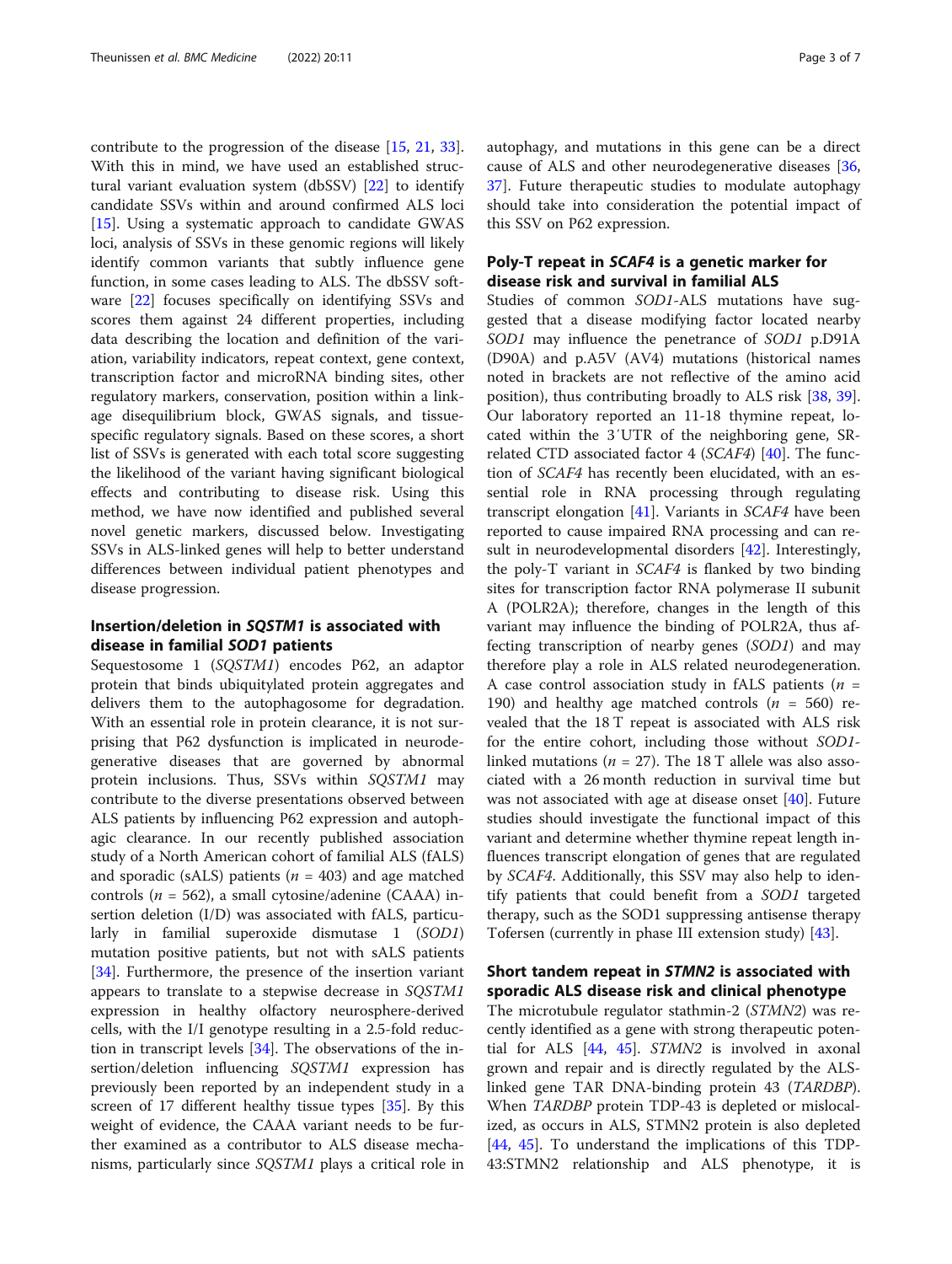essential to characterize the natural variation in STMN2 expression.

We recently examined the STMN2 gene for candidate SSVs that may affect the binding of regulatory elements and, therefore, influence gene expression. We identified a variable length cytosine/adenine (CA) short tandem repeat within STMN2 in a cohort of Caucasian sALS patients ( $n = 321$ ) and healthy age matched controls ( $n =$ 332). We have identified the first genetic association with STMN2 and both sALS disease risk and age-atdisease onset [\[46](#page-6-0)]. In 143 patients where end-point survival data was available, when categorized according to site of disease onset (bulbar vs spinal), the bulbar cases carrying the risk genotype had significantly shorter survival times than other bulbar cases. Moreover, this effect on survival was not abrogated when controlling for sex or age. Furthermore, in an Australian longitudinal sALS cohort ( $n = 67$ ), ALSFRS scores were significantly lower in patients carrying the risk genotype. Following these clinical associations, stathmin-2 mRNA expression was shown to be reduced in sALS patient olfactory neurosphere-derived cells. When accounting for CA genotype, a trend for reduced expression of stathmin-2 mRNA was also observed in sALS patients and control laser-captured spinal motor neurons [\[46\]](#page-6-0).

This work points to a novel mechanism by which this SSV may regulate STMN2 gene expression and could further explain the recently elucidated STMN2 cryptic exon mechanism [[44](#page-5-0), [45](#page-5-0)] and its influence on neurodegenerative disease phenotype [\[47](#page-6-0), [48](#page-6-0)]. The genetic validation of STMN2 significantly adds to the weight of evidence that this gene is important in ALS [[46](#page-6-0)]. The STMN2 genetic marker may therefore be a useful tool for cohort selection in clinical trials or to stratify patient response. Further, this discovery has broad implications for clinical assessment and therapeutic development and should be incorporated in future clinical trials targeting this gene.

### Application of SSVs to clinical trials

Recently, the Treatment Research Initiative to Cure ALS (TRICALS) has brought the urgent need to reform ALS clinical trial design to the forefront of the literature [\[5](#page-4-0), [49\]](#page-6-0). In particular, the major concerns raised are related to the stringent patient selection criteria and analytical strategy of phase 3 clinical trials. Van Eijk and Nikolakopoulos [\[49](#page-6-0)] highlight the use of patient risk profiles as a strategy to provide more informative selection criteria that will help to improved randomization, enable riskbased subgroup analyses, and increase the statistical power of clinical trials. Patient risk profiles are based on a multivariate analysis of several patient characteristics (i.e., age of onset, site of onset, vital capacity, diagnostic delay, ALSFRS etc.), creating a "prognostic summary" for each patient [\[49](#page-6-0)]. This is likely to help increase the number of eligible patients for trials, while reducing patient drop out and exclusion rates, thus increasing the generalizability of the trial  $[49]$  $[49]$  $[49]$ . The authors noted that they did not include C9orf72 repeat expansion as a factor in their predictive model, as it did not significantly improve the predictive power of the model and may pose additional logistical constraints (i.e., genotyping and counseling patients) prior to clinical trial randomization [\[49](#page-6-0)]. However, one must consider that although the C9orf72 repeat expansion is applicable to 40% of fALS patients and 6% sALS patients [[50\]](#page-6-0), incomplete penetrance is likely to be the complicating factor that influences the predictive capacity of this variant. Incorporating genetic variants into the prognostic summary may not improve prognostic predictions, since the clinical characteristics that the variant may be associated with are already individually incorporated into the model. The true value of patient genotype information is in balancing the clinical trial treatment arms, allowing sub-group analyses for patients that may have similar underlying disease mechanisms or ALS risk factors. It is likely that the eligibility window for patient risk profiles will need evaluation on a study-by-study basis, particularly since this will be influenced by the type of trial, i.e., broad vs genotype targeted treatment [[49](#page-6-0)]. However, the use of patient genotype information will be pertinent to maximizing the information gained from a prospective clinical trial on potential responders. Across the most frequently studied indications, it has been shown that genetically validated targets are twice as likely to succeed in clinical development, transitioning from phase 1 to approval  $[51]$  $[51]$ . Therefore, the use of association studies to identify ALS genetic markers will help to guide selection of appropriate drug targets for sub-populations and help lower the rate of failure in clinical development programs.

Tofersen is currently the most promising disease modifying therapeutic for ALS and recently completed phase III (NCT02623699) with its long-term extension study currently postponed (NCT03070119) [[43\]](#page-5-0). Tofersen was initially designed as a genetically targeted therapeutic for SOD1 mutation positive patients [\[43](#page-5-0)]; however, evidence is accumulating that this therapy may also benefit other forms of sALS, where SOD1 misfolding and aggregation is also a pathological feature [[52](#page-6-0), [53\]](#page-6-0). The use of genetic information in identifying the target population (mutation positive patients) in its initial early trial stage was integral to the phase I/II trial success [[43\]](#page-5-0). Incorporation of genetic information in early-stage clinical development allowed initial efficacy to be shown and can be built upon in the hope of treating a broader patient population. Genetic variants that are associated with SOD1 aggregation within sALS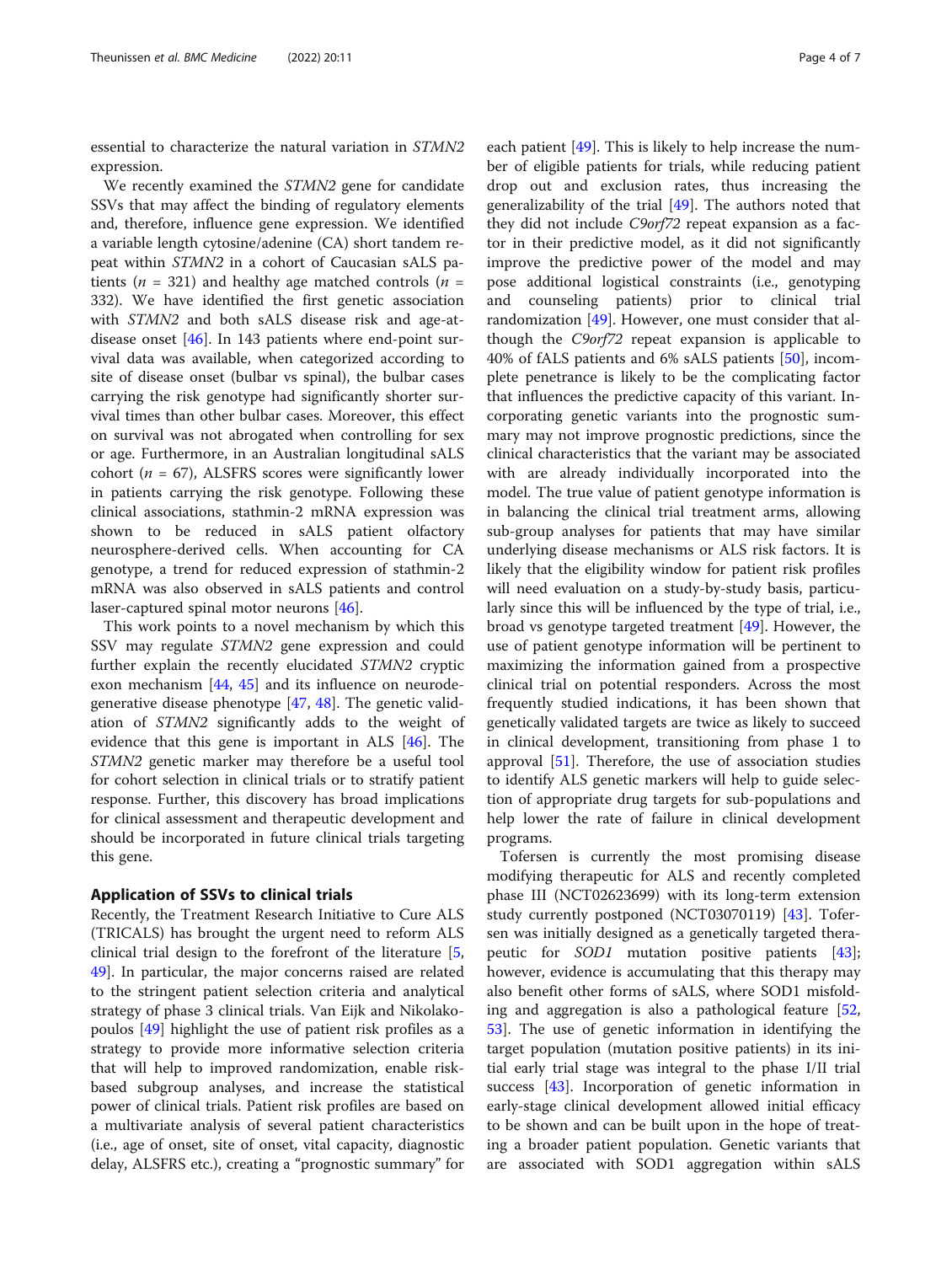<span id="page-4-0"></span>cohorts will be necessary to identify those sALS patients who are likely to respond to a SOD1 targeting therapy. With the evolution of personalized treatment approaches using antisense oligonucleotides for neurodegenerative disorders [\[54](#page-6-0)], there is an absolute need to incorporate informative SSV genetic markers into early stage drug development. This will help to identify patients that have similar ALS disease mechanisms that would benefit from a targeted antisense therapy.

## Conclusion

Currently, there is no effective treatment for ALS, and over the past 20 years, more than 60 controlled trials of putative ALS therapeutics have failed to demonstrate clinical efficacy [\[55](#page-6-0), [56](#page-6-0)]. Current treatment options are non-specific and only extend survival by-3 months in some patients, and furthermore, at present, there is no method to determine which patients are more likely to respond to a particular ALS therapeutic.

The continued discovery and evaluation of novel SSVs will undoubtedly shed light on the pathogenic mechanisms of ALS neurodegeneration. At present, there are few biomarkers/genetic markers that allow patient stratification according to disease mechanism [\[57](#page-6-0)–[60\]](#page-6-0) and treatment efficacy can only be evaluated by clinical mea-sures during current clinical trials [\[34](#page-5-0), [38](#page-5-0)]. With increasing evidence from our laboratory that SSVs do contribute to ALS risk and have disease-modifying effects [\[15](#page-5-0), [34,](#page-5-0) [40,](#page-5-0) [46\]](#page-6-0), investigations need to incorporate SSVs into genetic studies and clinical trial design [5]. There is an urgent need to establish well-characterized genetic markers that can be used to inform on the validity of certain treatment approaches. As ALS is a complex and heterogeneous disorder, with a varied clinical phenotype and disease trajectory, personalized medicine approaches will be more likely to result in successful treatments because they can directly target the underlying disease mechanism [\[54\]](#page-6-0). Therefore, it is crucial to be able to identify patient subgroups and develop compounds that are more likely to be effective in genetically defined subgroups of patients, thus reducing the impact of participant heterogeneity.

The authors recognize the challenges we face in current ALS clinical trials. Moving forward, we must examine the potential of these SSVs as a tool for patient stratification in retrospective clinical trials cohorts. This will result in the accelerated development of these genetic markers, fast tracking them into current and future clinical trials. Undoubtedly, as the data accumulates for these genetic markers, we are hopeful this will translate into identifying responder populations of ALS patients, allowing drug development to continue for specific subsets of patients. This is likely to significantly change the way clinical trials are conducted in ALS moving forward.

#### Abbreviations

ALS: Amyotrophic lateral sclerosis; SVs: Structural variants; SSVs: Short structural variants; UNC13A: Unc-13 homolog a; MOBP: Myelin-associated oligodendrocyte basic protein; C9orf72: C9orf720-SMCR8 complex subunit; ALFSRS: ALS functional rating scale; FVC: Forced vital capacity; SNP: Single nucleotide polymorphism; GWAS: Genome wide association study; NEK1: NIMA-related kinase 1; TOMM40: Translocase of outer mitochondrial membrane 40; APOE: Apolipoprotein E; dbSSV: Structural variant evaluation system; SQSTM1: Sequestosome 1; fALS: Familial ALS; sALS: Sporadic ALS; SOD1: Superoxide dismutase 1; I/D: Insertion deletion; SCAF4: SR-related CTD associated factor 4; POLR2A: RNA polymerase II subunit A; STMN2: Stathmin-2; TARDBP: TAR DNA-binding protein 43; TRICALS: Treatment Research Initiative to Cure ALS

#### Acknowledgements

FT and PAA would like to thank Professor Frank Mastaglia, Professor Ammar Al-Chalabi, Dr Alfredo Iacoangeli, and Dr Ahmad Al Khleifat for their thoughtful discussions regarding the content of this manuscript.

#### Authors' contributions

FT: conception and initial draft. FT, LLF, RSA, and PAA: critical editing of the manuscript. All authors have read and approved the final manuscript.

#### Funding

No funding to report.

Availability of data and materials

## Not applicable. **Declarations**

Ethics approval and consent to participate Not applicable.

#### Consent for publication

Not applicable.

#### Competing interests

The authors declare that the research was conducted in the absence of any commercial or financial relationships that could be construed as a potential conflict of interest.

#### Author details

<sup>1</sup>Perron Institute for Neurological and Translational Science, First floor, RR block, QEII Medical Centre, 8 Verdun St, Nedlands, WA 6009, Australia. <sup>2</sup> Centre for Neuromuscular and Neurological Disorders, University of Western Australia, Nedlands, WA, Australia. <sup>3</sup>Centre for Molecular Medicine and Innovative Therapeutics, Murdoch University, Perth, WA, Australia. <sup>4</sup>Black Swan Pharmaceuticals, Wake Forrest, NC, USA. <sup>5</sup>Faculty of Medicine, Nursing Midwifery and Health Sciences, University of Notre Dame Australia, Fremantle, WA 6160, Australia. <sup>6</sup>Division of Neurology, Duke University Medical Centre, Duke University, Durham, NC, USA.

#### Received: 29 September 2021 Accepted: 6 December 2021 Published online: 17 January 2022

#### References

- 1. Mejzini R, Flynn LL, Pitout IL, Fletcher S, Wilton SD, Akkari PA. ALS genetics, mechanisms, and therapeutics: where are we now? Front Neurosci. 2019;13: 1310.
- 2. D'Erchia AM, Gallo A, Manzari C, Raho S, Horner DS, Chiara M, et al. Massive transcriptome sequencing of human spinal cord tissues provides new insights into motor neuron degeneration in ALS. Sci Rep. 2017;7(1):10046. [https://doi.org/10.1038/s41598-017-10488-7.](https://doi.org/10.1038/s41598-017-10488-7)
- 3. Krokidis MG, Vlamos P. Transcriptomics in amyotrophic lateral sclerosis. Front Biosci (Elite Ed). 2018;10:103–21.
- 4. Recabarren-Leiva D, Alarcón M. New insights into the gene expression associated to amyotrophic lateral sclerosis. Life Sci. 2018;193:110–23. [https://](https://doi.org/10.1016/j.lfs.2017.12.016) [doi.org/10.1016/j.lfs.2017.12.016](https://doi.org/10.1016/j.lfs.2017.12.016).
- 5. Van Eijk RPA, Kliest T, McDermott CJ, Roes KCB, Van Damme P, Chio A, et al. TRICALS: creating a highway toward a cure. Amyotroph Lateral Scler and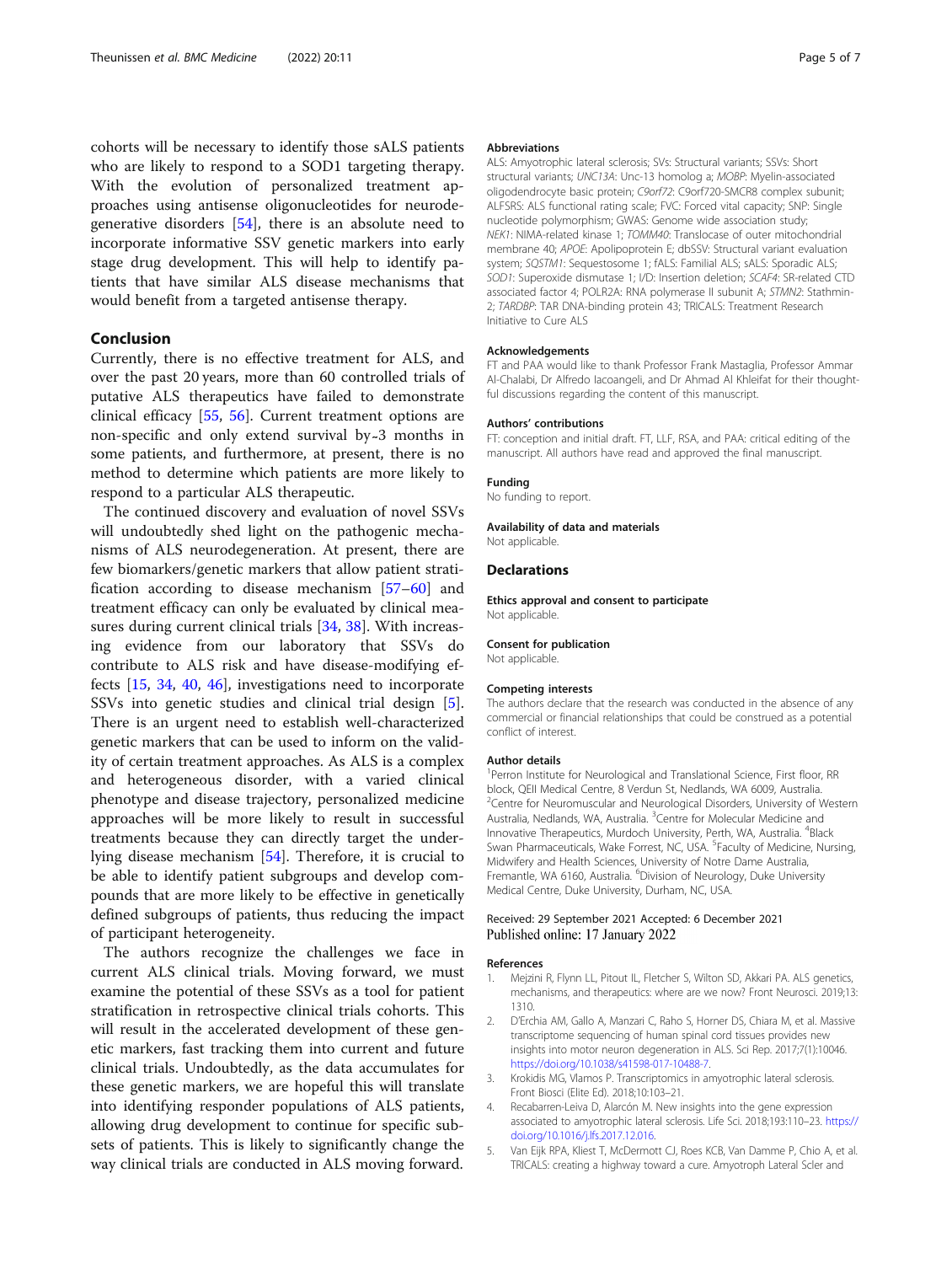<span id="page-5-0"></span>Frontotemporal Degener. 2020;21(7-8):1–6. [https://doi.org/10.1080/21](https://doi.org/10.1080/21678421.2020.1788092) [678421.2020.1788092](https://doi.org/10.1080/21678421.2020.1788092).

- 6. Van Eijk RP, Eijkemans MJ, Nikolakopoulos S, Jansen MD, Westeneng H-J, Van Eijk KR, et al. Pharmacogenetic interactions in amyotrophic lateral sclerosis: a step closer to a cure? Pharmacogenomics J. 2019:1–7.
- 7. Van Eijk RP, Jones AR, Sproviero W, Shatunov A, Shaw PJ, Leigh PN, et al. Meta-analysis of pharmacogenetic interactions in amyotrophic lateral sclerosis clinical trials. Neurol. 2017;89(18):1915–22. [https://doi.org/10.1212/](https://doi.org/10.1212/WNL.0000000000004606) [WNL.0000000000004606.](https://doi.org/10.1212/WNL.0000000000004606)
- 8. Roses A. Polyallelic structural variants can provide accurate, highly informative genetic markers focused on diagnosis and therapeutic targets: Accuracy vs. Precision Clin Pharmacol Ther. 2016;99(2):169–71. [https://doi.](https://doi.org/10.1002/cpt.288) [org/10.1002/cpt.288.](https://doi.org/10.1002/cpt.288)
- 9. Cameron DL, Di Stefano L, Papenfuss AT. Comprehensive evaluation and characterisation of short read general-purpose structural variant calling software. Nat Commun. 2019;10(1):3240. [https://doi.org/10.1038/s41467-01](https://doi.org/10.1038/s41467-019-11146-4) [9-11146-4.](https://doi.org/10.1038/s41467-019-11146-4)
- 10. Ebbert MTW, Jensen TD, Jansen-West K, Sens JP, Reddy JS, Ridge PG, et al. Systematic analysis of dark and camouflaged genes reveals disease-relevant genes hiding in plain sight. Genome Biol. 2019;20(1):97. [https://doi.org/10.11](https://doi.org/10.1186/s13059-019-1707-2) [86/s13059-019-1707-2](https://doi.org/10.1186/s13059-019-1707-2).
- 11. Conrad DF, Hurles ME. The population genetics of structural variation. Nat Genet. 2007;39(7):S30–S6. <https://doi.org/10.1038/ng2042>.
- 12. Mahmoud M, Gobet N, Cruz-Dávalos DI, Mounier N, Dessimoz C, Sedlazeck FJ. Structural variant calling: the long and the short of it. Genome Biol. 2019; 20(1):246. [https://doi.org/10.1186/s13059-019-1828-7.](https://doi.org/10.1186/s13059-019-1828-7)
- 13. Frazer KA, Murray SS, Schork NJ, Topol EJ. Human genetic variation and its contribution to complex traits. Nat Rev Genet. 2009;10(4):241–51. [https://doi.](https://doi.org/10.1038/nrg2554) [org/10.1038/nrg2554](https://doi.org/10.1038/nrg2554).
- 14. Auton A, Abecasis GR, Altshuler DM, Durbin RM, Abecasis GR, Bentley DR, et al. A global reference for human genetic variation. Nature. 2015; 526(7571):68–74. [https://doi.org/10.1038/nature15393.](https://doi.org/10.1038/nature15393)
- 15. Theunissen F, Flynn LL, Anderton RS, Mastaglia F, Pytte J, Jiang L, et al. Structural variants may be a source of missing heritability in sALS. Front Neurosci. 2020;14:47.
- 16. Chiang C, Scott AJ, Davis JR, Tsang EK, Li X, Kim Y, et al. The impact of structural variation on human gene expression. Nat Genet. 2017;49(5):692–9. <https://doi.org/10.1038/ng.3834>.
- 17. Beck J, Poulter M, Hensman D, Rohrer JD, Mahoney CJ, Adamson G, et al. Large C9orf72 hexanucleotide repeat expansions are seen in multiple neurodegenerative syndromes and are more frequent than expected in the UK population. Am J Hum Genet. 2013;92(3):345–53. [https://doi.org/10.1016/](https://doi.org/10.1016/j.ajhg.2013.01.011) [j.ajhg.2013.01.011.](https://doi.org/10.1016/j.ajhg.2013.01.011)
- 18. Bakeberg MC, Hoes ME, Gorecki AM, Theunissen F, Pfaff AL, Kenna JE, et al. The TOMM40 '523'polymorphism in disease risk and age of symptom onset in two independent cohorts of Parkinson's disease. Sci Rep. 2021;11(1):6363. [https://doi.org/10.1038/s41598-021-85510-0.](https://doi.org/10.1038/s41598-021-85510-0)
- 19. Bakeberg MC, Gorecki AM, Pfaff AL, Hoes ME, Kõks S, Akkari PA, et al. TOMM40 '523' poly-T repeat length is a determinant of longitudinal cognitive decline in Parkinson's disease. NPJ Parkinson's Dis. 2021;7(1):56. <https://doi.org/10.1038/s41531-021-00200-y>.
- 20. Roses A, Lutz M, Amrine-Madsen H, Saunders A, Crenshaw D, Sundseth S, et al. A TOMM40 variable-length polymorphism predicts the age of lateonset Alzheimer's disease. Pharmacogenomics J. 2010;10(5):375–84. [https://](https://doi.org/10.1038/tpj.2009.69) [doi.org/10.1038/tpj.2009.69.](https://doi.org/10.1038/tpj.2009.69)
- 21. Shatunov A, Al-Chalabi A. The genetic architecture of ALS. Neurobiol Dis. 2021;147:105156. [https://doi.org/10.1016/j.nbd.2020.105156.](https://doi.org/10.1016/j.nbd.2020.105156)
- 22. Saul R, Lutz MW, Burns DK, Roses AD, Chiba-Falek O. The SSV evaluation system: a tool to prioritize short structural variants for studies of possible regulatory and causal variants. Hum Mutat. 2016;37(9):877–83. [https://doi.](https://doi.org/10.1002/humu.23023) [org/10.1002/humu.23023](https://doi.org/10.1002/humu.23023).
- 23. Van Rheenen W, Van der Spek RAA, Bakker MK, JJFAv V, Hop PJ, RAJ Z, et al. Common and rare variant association analyses in amyotrophic lateral sclerosis identify 15 risk loci with distinct genetic architectures and neuronspecific biology. Nat Genet. 2021;53(12):1636–48.
- 24. Van Rheenen W, Shatunov A, Dekker AM, McLaughlin RL, Diekstra FP, Pulit SL, et al. Genome-wide association analyses identify new risk variants and the genetic architecture of amyotrophic lateral sclerosis. Nat Genet. 2016; 48(9):1043–8. <https://doi.org/10.1038/ng.3622>.
- 25. Benyamin B, He J, Zhao Q, Gratten J, Garton F, Leo PJ, et al. Cross-ethnic meta-analysis identifies association of the GPX3-TNIP1 locus with

amyotrophic lateral sclerosis. Nat Commun. 2017;8(1):611. [https://doi.org/1](https://doi.org/10.1038/s41467-017-00471-1) [0.1038/s41467-017-00471-1](https://doi.org/10.1038/s41467-017-00471-1).

- 26. Nicolas A, Kenna KP, Renton AE, Ticozzi N, Faghri F, Chia R, et al. Genome-wide analyses identify KIF5A as a novel ALS gene. Neuron. 2018;97(6):1268–83. e6.
- 27. Al Khleifat A, Iacoangeli A, JJfa VV, Bowles H, RAJ Z, Moisse M, et al. Structural variation analysis of 6,500 whole genome sequences in amyotrophic lateral sclerosis. NPJ Genom Med. 2021. [https://kclpure.kcl.ac.](https://kclpure.kcl.ac.uk/portal/en/publications/structural-variation-analysis-of-6500-whole-genome-sequences-inamyotrophic-lateral-sclerosis(c59ada0f-35ff-4d57-a26c-16ac3e6720f4).html) [uk/portal/en/publications/structural-variation-analysis-of-6500-whole](https://kclpure.kcl.ac.uk/portal/en/publications/structural-variation-analysis-of-6500-whole-genome-sequences-inamyotrophic-lateral-sclerosis(c59ada0f-35ff-4d57-a26c-16ac3e6720f4).html)[genome-sequences-inamyotrophic-lateral-sclerosis\(c59ada0f-35ff-4d57-a2](https://kclpure.kcl.ac.uk/portal/en/publications/structural-variation-analysis-of-6500-whole-genome-sequences-inamyotrophic-lateral-sclerosis(c59ada0f-35ff-4d57-a26c-16ac3e6720f4).html) [6c-16ac3e6720f4\).html](https://kclpure.kcl.ac.uk/portal/en/publications/structural-variation-analysis-of-6500-whole-genome-sequences-inamyotrophic-lateral-sclerosis(c59ada0f-35ff-4d57-a26c-16ac3e6720f4).html).
- 28. Roses AD, Akkari PA, Chiba-Falek O, Lutz MW, Gottschalk WK, Saunders AM, et al. Structural variants can be more informative for disease diagnostics, prognostics and translation than current SNP mapping and exon sequencing. Expert Opin Drug Metab Toxicol. 2016;12(2):135–47. [https://doi.](https://doi.org/10.1517/17425255.2016.1133586) [org/10.1517/17425255.2016.1133586](https://doi.org/10.1517/17425255.2016.1133586).
- 29. Corder EH, Saunders AM, Strittmatter WJ, Schmechel DE, Gaskell PC, Small G, et al. Gene dose of apolipoprotein E type 4 allele and the risk of Alzheimer's disease in late onset families. Science. 1993;261(5123):921–3. [https://doi.org/10.1126/science.8346443.](https://doi.org/10.1126/science.8346443)
- 30. Raybould R, Sims R. Searching the dark genome for Alzheimer's disease risk variants. Brain Sci. 2021;11(3):332. [https://doi.org/10.3390/brainsci11030332.](https://doi.org/10.3390/brainsci11030332)
- 31. Crenshaw DG, Gottschalk WK, Lutz MW, Grossman I, Saunders AM, Burke JR, et al. Using genetics to enable studies on the prevention of Alzheimer's disease. Clin Pharmacol Ther. 2013;93(2):177–85. [https://doi.org/10.1038/clpt.2012.222.](https://doi.org/10.1038/clpt.2012.222)
- 32. Burns DK, Chiang C, Welsh-Bohmer KA, Brannan SK, Culp M, O'Neil J, et al. The TOMMORROW study: design of an Alzheimer's disease delay-of-onset clinical trial. Alzheimer's Dement: Transl Res Clin Interv. 2019;5(1):661–70. [https://doi.org/10.1016/j.trci.2019.09.010.](https://doi.org/10.1016/j.trci.2019.09.010)
- 33. Al-Chalabi A, Calvo A, Chio A, Colville S, Ellis CM, Hardiman O, et al. Analysis of amyotrophic lateral sclerosis as a multistep process: a population-based modelling study. Lancet Neurol. 2014;13(11):1108–13. [https://doi.org/10.101](https://doi.org/10.1016/S1474-4422(14)70219-4) [6/S1474-4422\(14\)70219-4](https://doi.org/10.1016/S1474-4422(14)70219-4).
- 34. Pytte J, Anderton RS, Flynn LL, Theunissen F, Jiang L, Pitout I, et al. Association of a structural variant within the SQSTM1 gene with amyotrophic lateral sclerosis. Neurol Genet. 2020;6:e406. [https://doi.org/1](https://doi.org/10.1212/NXG.0000000000000406) 0.1212/NXG.00000000000000406.
- 35. Fotsing SF, Margoliash J, Wang C, Saini S, Yanicky R, Shleizer-Burko S, et al. The impact of short tandem repeat variation on gene expression. Nat Genet. 2019;51(11):1652–9. [https://doi.org/10.1038/s41588-019-0521-9.](https://doi.org/10.1038/s41588-019-0521-9)
- 36. Fecto F, Yan J, Vemula SP, Liu E, Yang Y, Chen W, et al. SQSTM1 Mutations in familial and sporadic amyotrophic lateral sclerosis. JAMA Neurol. 2011; 68(11):1440–6.
- 37. Rea SL, Majcher V, Searle MS, Layfield R. SQSTM1 mutations–bridging Paget disease of bone and ALS/FTLD. Exp Cell Res. 2014;325(1):27–37. [https://doi.](https://doi.org/10.1016/j.yexcr.2014.01.020) [org/10.1016/j.yexcr.2014.01.020.](https://doi.org/10.1016/j.yexcr.2014.01.020)
- 38. Al-Chalabi A, Andersen PM, Chioza B, Shaw C, Sham PC, Robberecht W, et al. Recessive amyotrophic lateral sclerosis families with the D90A SOD1 mutation share a common founder: evidence for a linked protective factor. Hum Mol Genet. 1998;7(13):2045–50. [https://doi.org/10.1093/hmg/7.13.2045.](https://doi.org/10.1093/hmg/7.13.2045)
- 39. Saeed M, Yang Y, Deng HX, Hung WY, Siddique N, Dellefave L, et al. Age and founder effect of SOD1 A4V mutation causing ALS. Neurology. 2009; 72(19):1634–9. <https://doi.org/10.1212/01.wnl.0000343509.76828.2a>.
- 40. Pytte J, Flynn LL, Anderton RS, Mastaglia FL, Theunissen F, James I, et al. Disease-modifying effects of an SCAF4 structural variant in a predominantly SOD1 ALS cohort. Neurol Genet. 2020;6:e470. [https://doi.org/10.1212/NXG.](https://doi.org/10.1212/NXG.0000000000000470) [0000000000000470](https://doi.org/10.1212/NXG.0000000000000470).
- 41. Gregersen LH, Mitter R, Ugalde AP, Nojima T, Proudfoot NJ, Agami R, et al. SCAF4 and SCAF8, mRNA anti-terminator proteins. Cell. 2019;177(7):1797–813. e18.
- 42. Fliedner A, Kirchner P, Wiesener A, van de Beek I, Waisfisz Q, van Haelst M, et al. Variants in SCAF4 cause a neurodevelopmental disorder and are associated with impaired mRNA processing. Am J Hum Genet. 2020;107(3): 544–54. <https://doi.org/10.1016/j.ajhg.2020.06.019>.
- 43. Miller T, Cudkowicz M, Shaw PJ, Andersen PM, Atassi N, Bucelli RC, et al. Phase 1-2 trial of antisense oligonucleotide tofersen for SOD1 ALS. N Engl J Med. 2020;383(2):109–19. [https://doi.org/10.1056/NEJMoa2003715.](https://doi.org/10.1056/NEJMoa2003715)
- 44. Ze M, Lopez-Erauskin J, Baughn MW, Zhang O, Drenner K, Sun Y, et al. Premature polyadenylation-mediated loss of stathmin-2 is a hallmark of TDP-43-dependent neurodegeneration. Nat Neurosci. 2019;22(2):180.
- 45. Klim JR, Williams LA, Limone F, San Juan IG, Davis-Dusenbery BN, Mordes DA, et al. ALS-implicated protein TDP-43 sustains levels of STMN2, a mediator of motor neuron growth and repair. Nat Neurosci. 2019;1.